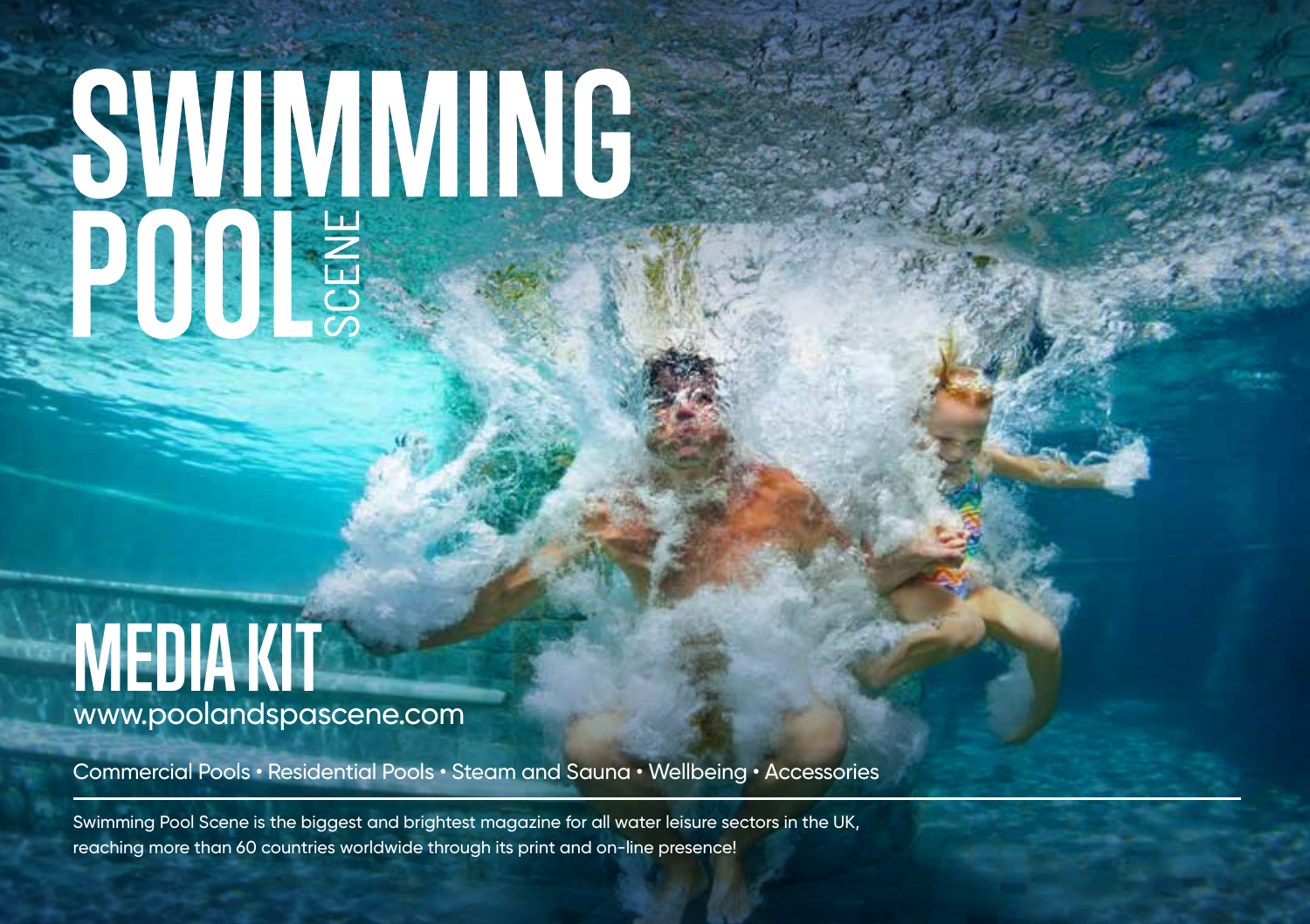Christina and her team at Waterland have been excellent to deal with. Our business has flourished with the marketing they've provided. Always a pleasure to speak to but more importantly straight talking, honest and always over delivers" - Richard Hart, Aqua Warehouse Group

# **WHYCHOOSE SWIMMINGPOOL SCENETOADVERTISE?**

Swimming Pool Scene is the biggest and brightest magazine for the water leisure sectors in the UK, also mailing out to 60 countries worldwide.

With unrivalled experience and in-depth knowledge Swimming Pool Scene is published four times annually, which is also available to view online.

We have a printed circulation of at least 10,000 copies per issue.

We send to Hotels, Health Clubs & Spas, Schools & Local Authorities, Architects, Designers & Specifiers, Hot Tub Showrooms, Swimming Pool Builders, Manufacturers and Retailers.

With export one of our major priorities, one of the main reasons we are followers and advertisers of the Swimming Pool Scene is it get an excellent global coverage. This is easily identified by the contacts we receive." - Bob Kent, Mineral Supplies International



with Swimming Pool Scene magazine. GET INVOLVED TODAY

Sponsor opportunities available.

www.ukpoolandspaawards.co.uk



### **MAILING DISTRIBUTION**



- Architects  $-4.71%$
- Core Water Leisure Business - 14.85%
- Health Clubs – 4.75%
- Holiday Parks – 37.5%
- Hotel Pools – 9.76%
- Local Authority Pools – 15.62%
- School Pools – 10.22%
- Wellness – 3.5%

# **SWIMMING POOL**

#### **WEBSITE**

Please see our recent report on our website statistics below. Did you know that in the last year we have had on average 30,000 individual website visits each month!

#### **SOCIAL MEDIA**

We are active on social media sites such as 4,990 Facebook followers, 5,400 Twitter followers Fand Linkedin. We regularly tweet and share our editorial news, marketplace news and show dates.

#### **E-SHOTS**

We have a large online presence through our monthly E-shots (15,000 quality contacts) which contain our editorial stories and marketplace news; we also include the full page adverts that feature within that issue.



Waterland Media Ltd Tel. +44 (0)1353 666663 info@poolandspascene.com www.poolandspascene.com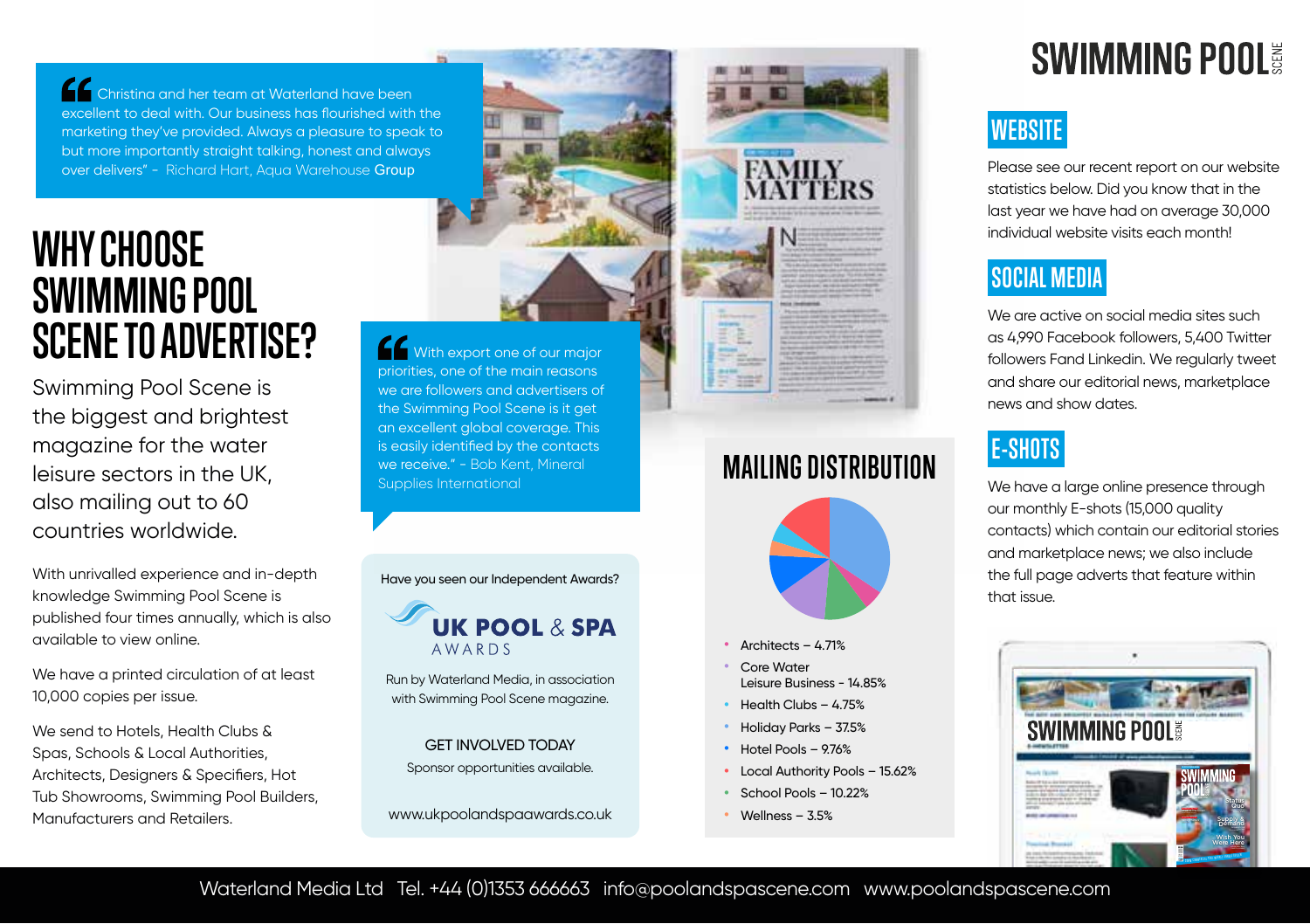# **ADVERTISING RATES**

# **SWIMMING POOL**

#### **MAGAZINE ADVERTS**

| Double page spread<br>426 x 303mm (incl. 3mm bleed) | £2,050 |
|-----------------------------------------------------|--------|
| Full page<br>216 x 303mm (incl. 3mm bleed)          | £1,250 |
| Half page horizontal<br>179 x 131mm                 | £750   |
| Half page vertical<br>87 x 272mm                    | £750   |
| Quarter page vertical<br>87 x 131mm                 | £550   |
| Quarter page horizontal<br>179 x 61mm               | £550   |
| Eighth page                                         | £∆∩    |

#### **ARTWORK SPECS**

All artwork should be supplied in CMYK at 300dpi with embedded fonts. In the following format: PSD | AI | PDF | TIFF | JPG PLEASE NOTE.

We do not provide proofs of supplied artwork.





87 x 61mm

#### **THE Waterland Group** are a very professional and enthusiastic business team representing the wet leisure industry by providing excellent unbiased views of the industry and supporting those within it." - *Brian Tyler*

|       | term arrival card by The strategy free care as make its                          | <b>ATLANTA</b> |                                            |  |
|-------|----------------------------------------------------------------------------------|----------------|--------------------------------------------|--|
|       | to b it is colored with the design by the pair and will be required. By a        |                |                                            |  |
| 44.41 | through a more based to a detail of the contract of the dealer in the local con- |                |                                            |  |
| m     | <b>MONEY</b>                                                                     |                | _______                                    |  |
|       |                                                                                  |                |                                            |  |
|       | <b><i><b>REELISED</b></i></b>                                                    |                |                                            |  |
|       | <b>THE FULL ENGINEERS &amp; ASSESSED</b>                                         |                |                                            |  |
|       | Married Art at An any on a mainly convenient                                     |                |                                            |  |
|       | between the first services and a state of the matches and                        |                |                                            |  |
|       | presented that arrested and the reservoirs signal                                |                |                                            |  |
|       | That I come returning although you in                                            |                |                                            |  |
|       | programma sharings.                                                              |                |                                            |  |
|       | - To have the intermovement collect that add by its increase all of              |                |                                            |  |
|       | The applicabilities als of the Ascordancing Higgs McChine Holmsburg              |                |                                            |  |
|       | particularly collect interior of district affective recognition                  |                |                                            |  |
| m     | ca profits and the common thereing Port network dealership                       |                |                                            |  |
|       | increased a last fixed on Fillman between                                        |                |                                            |  |
| --    | Auto Phone Parkersonner forcest in text land                                     |                |                                            |  |
|       | takens. The monthly with a deposit and provide the control. It                   |                |                                            |  |
|       | IN FAIRPLY AND THE REAL PROPERTY AND RESIDENCE.                                  |                |                                            |  |
|       | termine loads toll a part (cap) of sports the here is the part                   |                |                                            |  |
|       | <b>CALL AND</b>                                                                  |                | comprehensive processing a student result. |  |
|       | test dealers www.antical.com/all. Fechand Ltd #14                                |                |                                            |  |
|       | card continuous at the cores. The generation of                                  |                |                                            |  |
|       | conditionings call for an investigation and countries and                        |                |                                            |  |
|       | THAT IT WITHOUT UP AND \$ \$100 TO FOR THE ALL AND                               |                |                                            |  |
|       | they cannot to appropriate threaty to Politics'                                  |                |                                            |  |

#### **SUPPLIERS DIRECTORY**

| 1 entry (just wording)            | £250  |
|-----------------------------------|-------|
| 2 entries (just wording)          | £320  |
| 3-5 entries (just wording)        | £440  |
| Standard Box listing*<br>87x 30mm | £460* |
| Double Box listing*<br>87x 60mm   | £760* |

#### NOTE:

All classified entries run for the whole year, 12 months on-line & 4 printed magazines. \* Artwork required

| Top Banner - 673 x 99px        | £450 $p/m$ onth |
|--------------------------------|-----------------|
| W-Sidebar - 116 x 170px        | £225 $p$ /month |
| E-Sidebar - $230 \times 327px$ | £500 p/eshot    |

Video Channel Clips Are Now Available To All Our Advertisers



#### **WEBSITE & EMAIL BANNERS MARKETPLACE: PRODUCT NEWS**

Product news includes: 75 words with a picture and contact details. We promote this through print, online, shared on social media and sent out in our email newsletter. £250 per item promoted



£100 per 1,000 distributed

**Issue PUBLISHED Materials Deadline PUBLISHED** Spring Edition **End of February First week in April** Summer Edition **End of May First week in July** First week in July Autumn Edition **End of August First week in October** First week in October Winter Edition **End of November** First week in January